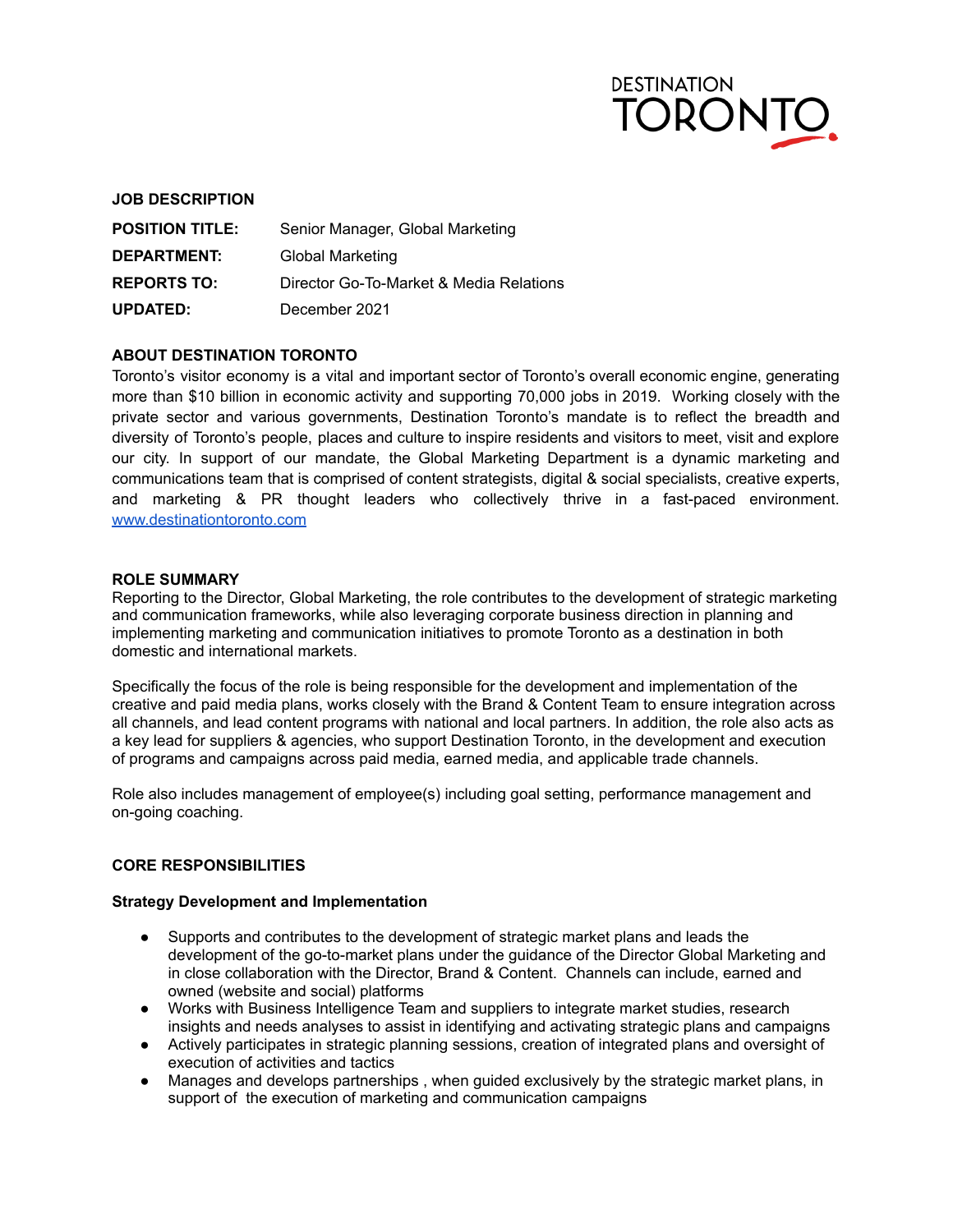- Ensures program Key Performance Indicators (KPI) and measurements are approved and reported on in cooperation with fellow Destination Toronto teammates;
- Evaluates and reports the success of activities; provides recommendations and implements adjustments accordingly
- Communicates with partners, suppliers and key stakeholders on an ongoing basis in a timely and clear manner

## **Marketing**

- Develop, manage and implement marketing and communication campaigns that are aligned with Destination Toronto's annual business plan, market strategies and core objectives
- Liaison for Agencies of Record, supporting Destination Toronto Teams and related partners
- Work closely with Brand Content Team to determine website and content needs. Maximize use of content within marketing and communications programs and ensure it is leveraged across the organization
- Contributes input on business needs and strategic focus for supporting media relations agency partners
- Develops and supports select marketing partnerships
- Ensures Destination Toronto's narrative and brand guidelines are entrenched and expressed effectively in all marketing and communication programs
- Contributes business insight and perspective to the development of content calendar and editorial plans for the market or customer segment
- Oversees the production and distribution of paid media assets for campaigns
- Provides input to creative briefs for agencies in support of campaign assets and media strategy
- Liaison with Corporate Communications on progress, performance updates and reports for industry partners and key stakeholders

## **Programs**

- Works with Director, Global Marketing to ensure planning and budgeting processes are timely and that project management practices and tools such as RASCI are used
- Manages suppliers, and industry partners for campaign and project execution
- Project manages by working with the internal cross-functional teams to complete project briefs and manage related budgets and metrics
- Completes project accountability and scorecard frameworks for go-to-market plans
- Manages, monitors and reports on program effectiveness including implementing improvements where recommended
- Participates in conferences or marketplaces, as required from time to time, with approval of Director Global Marketing
- Actively participates in issues and crisis management process as outlined in crisis communications plan
- Fields industry inquiries and responds in a timely manner

### **KNOWLEDGE**

- Strong knowledge of marketing and media buying practices
- Strong knowledge of marketing performance measurement
- Strong understanding of paid media, content marketing and communication channels
- Strong knowledge of agency models for marketing, branding, strategy, design and media buying
- Knowledge of the visitor economy and tourism industry an asset
- Knowledge of project management and planning including financial and administrative management
- Understanding and application of a company's strategic objectives for plans and activities
- Knowledge of the latest marketing and technology trends, and industry attribution tools an asset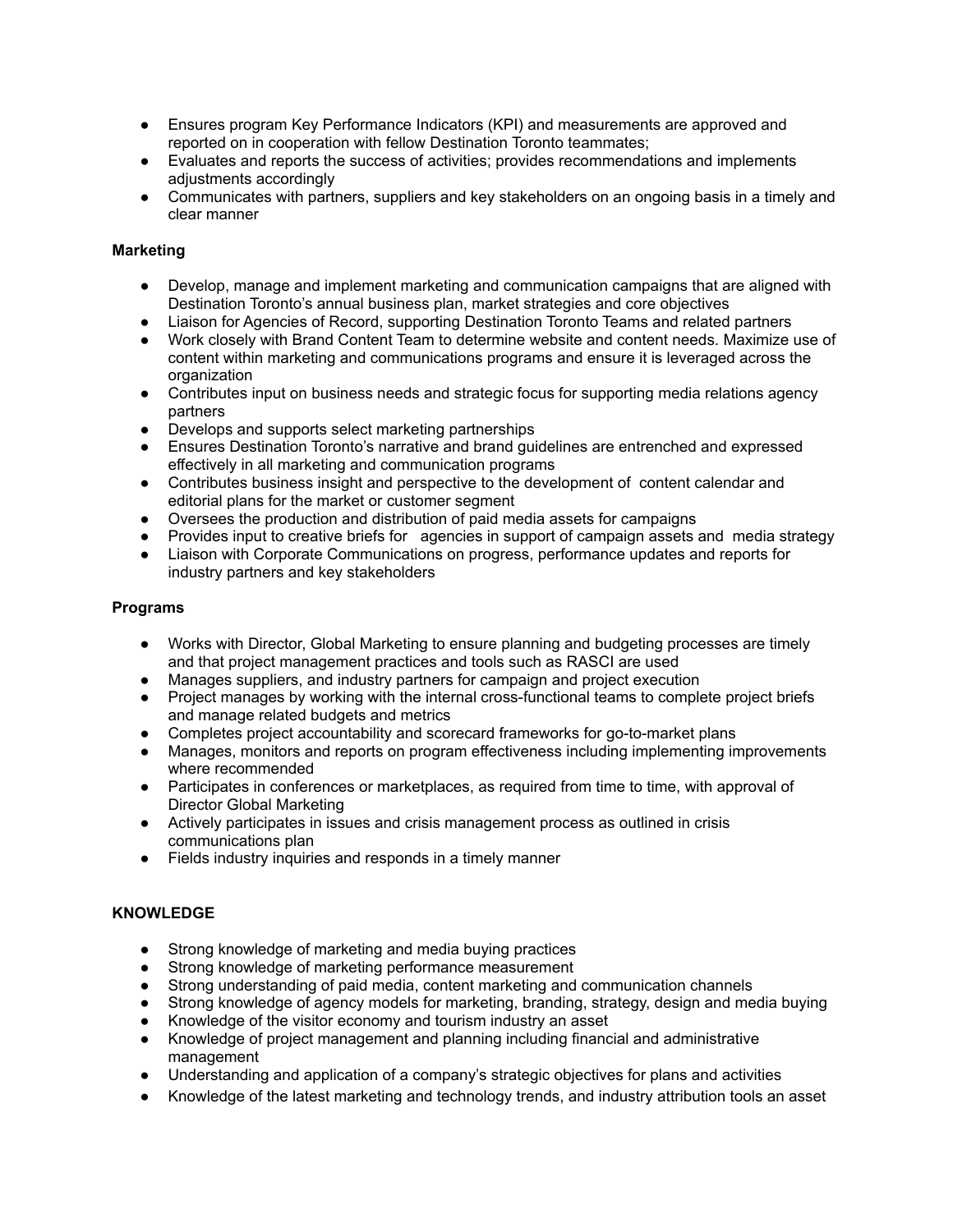# **ABILITIES, SKILLS AND COMPETENCIES**

- Excellent ability to communicate and write well in a modern and dynamic style
- Excellent interpersonal skills
- Excellent problem solving abilities
- Ability to build go to market plans and effectively write corresponding program, creative and media briefs
- Ability to build and maintain strong partnerships within the industry
- **•** Creativity
- Ability to evaluate and adjust strategies and programs to effectively drive results
- Initiative and judgment required to manage and coordinate media activities and to provide advice to internal and external clients
- Ability to juggle many projects simultaneously
- Demonstrated ability to work under pressure and meet tight deadlines
- Presentation skills, tools and techniques (e.g. slide presentations, multi-media tools etc.)

# **INTERPERSONAL SKILLS**

This position requires excellent interpersonal skills with the ability to successfully maintain alliances with partners as interactions involve gaining the consensus/ agreement of others. Contacts include Destination Toronto employees, directors and managers, Destination Canada and Destination Ontario partners, media, stakeholders, agencies, suppliers and contractors. Key interpersonal skills required include listening and communicating very effectively (orally and in writing), negotiation, diplomacy and the ability to remain calm under pressure and to coordinate timelines, tasks and deliverables schedules.

# **EDUCATION**

- University degree in Marketing or another field directly related to the position, or an acceptable combination of education, training and experience
- Some formal training in electronic media and/or social media would be considered an asset

# **EXPERIENCE**

- Minimum of 5 years of experience in marketing communications (marketing, advertising, media relations or social media)
- Experience in developing and implementing strategic and tactical marketing plans
- Experience in implementing integrated media campaigns
- Experience in utilizing digital analysis and research
- Experience in local tourism industry is an asset
- Experience with North American media environment is an asset

## **LANGUAGE**

● English essential